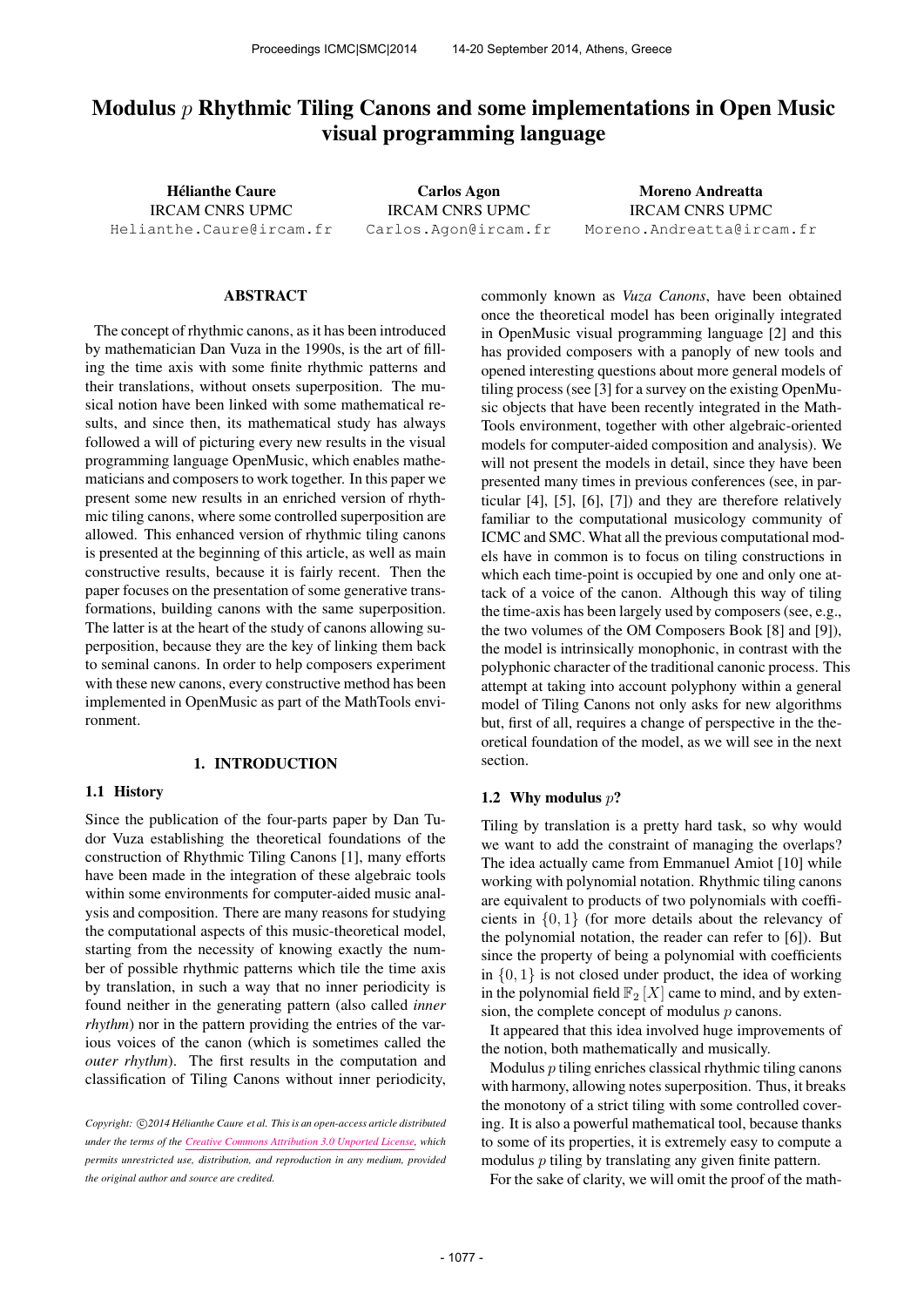

Figure 1. The Abadja rhythm.

ematical statements in this paper, although proved elsewhere.

## 2. DEFINITIONS AND EXAMPLES

Musically, a rhythmic tiling canon (RTC), is a canon where only the onsets matter. The pitch and length of the notes are not relevant, and we impose the pattern of onsets and its translates to tile the time axis represented by the discretized line  $\mathbb{Z}$ . That is to say that a finite rhythmic pattern (the *inner rhythm*) is played at some beats (the *outer rhythm*) to obtain one and exactly one note at every pulsation. Such a canon is equivalent to a tiling of the line  $\mathbb Z$  by a finite integers set and its translates, i.e. to a direct sum of two integers sets being equal to  $\mathbb{Z}$ . Lagarias and Wang [11, theorem 5] have proved that RTC can be reduced to a direct sum of two *finite* integers sets being equal to  $\mathbb{Z}_N$  for some  $N \in \mathbb{N}^*$ .

For more details on the subject of RTC, the interested reader is invited to refer to [4] in 2002 ICMC proceedings.

Thanks to Vuza's modelisation of rhythm [12], we will denote a rhythmic pattern as a set of integers containing 0. *Example 1:* The Abadja rhythm, from traditional mu-

sic of Ghana, in figure 1, can be represented by the set  $\{0, 2, 4, 5, 7, 9, 11\}.$ 

A modulus p rhythmic tiling canon  $(RT_pC)$  is like a classical RTC, except that one wants to obtain one and exactly one note modulus p at every pulsation.

*Definition 1:* The couple of rhythmic patterns  $(A, B)$  is a modulus p rhythmic tiling canon of  $\mathbb{Z}_N$  iff  $C = A + B$ mod N the set sum modulus N verifies for all n in  $\mathbb{Z}_N$  $\mathbb{1}_C(n) = 1$  mod p, where  $\mathbb{1}_C$  is the multiset characteristic function.

*Example 2:*

The couple  $(A, B) = (\{0, 1, 3, 6\}, \{0, 1, 2, 3, 4, 5, 6, 7\})$ verifies

$$
C = \{0, 1, 3, 6\} + \{0, 1, 2, 3, 4, 5, 6, 7\}
$$
  
= 
$$
\{0, 1, 1, 2, 2, 3, 3, 3, 4, 4, 4, 5, 5, 5, 6, 6, 6, 6, 7, 7, 7, 7, 8, 8, 8, 9, 9, 10, 10, 11, 12, 13\}
$$
  
= 
$$
\{0, 0, 0, 0, 1, 1, 1, 1, 2, 2, 2, 2, 3, 3, 3, 3, 4, 4, 4, 5, 5, 5, 5, 6, 6, 6, 6, 7, 7, 7, 7\}
$$
 mod 8

And  $\mathbb{1}_C (n) = 4 = 1$  mod 3 for all  $n \in \mathbb{Z}_8$ .

Hence  $(A, B)$  is a RT<sub>3</sub>C of  $\mathbb{Z}_8$ .

*Definition 2:* A RT<sub>p</sub>C of  $\mathbb{Z}_N$  is *compact* if the sum  $A + B$ modulus N is equal to the sum without projection in  $\mathbb{Z}_N$ . *Example 3:*

 $({0, 1, 3}, {0, 2, 3})$  is a compact RT<sub>2</sub>C of  $\mathbb{Z}_7$  (see Fig. 2).



Figure 2. An OpenMusic patch, finding the outer rhythm forming a compact  $RT_2C$ , and representing it in traditional music notation.

# 3. HOW TO TILE MODULUS P?

A theorem using Galois Theory and polynomial notation firstly noticed by Amiot in [13] entails that every rhythmic pattern tiles modulus  $p$ , and even better, that every pattern gives a *compact* RT<sub>2</sub>C.

Those properties allow us to construct a greedy algorithm (Algorithm 1) which returns the outer rhythm  $B$  and the period N if given an inner rhythm A such that  $(A, B)$  is a compact  $RT_2C$  of  $\mathbb{Z}_N$ .

Algorithm 1: GreedyTiling

**Require:**  $A \subset \mathbb{N}$  finite and  $0 \in A$ 

1:  $B = \{0\}, N = \max A$ 

- 2: while  $(A + B) \neq \{1, ..., 1\} \mod 2$  do
- 3: *i* ← first index such that  $(A + B)$  [*i*]  $\neq$  1 mod 2
- 4: if  $i \neq (N + 1)$  then
- 5:  $B := B \cup \{i\}$
- 6:  $N := i + \max A$
- 7: else
- 8: break while
- 9: end if

```
10: end while
```

```
11: return (B, N)
```
In figure 2, one can see this very fast algorithm implemented in Open Music.

#### 4. VUZA  $R T<sub>P</sub> C$

For the classical RTC study, mathematicians and composers spearhead at Vuza canon. Defined firstly as being nonperiodic, they can be described in an easier way, that one can adapt modulus p.

*Definition 3:* If  $(A, B)$  is a RTC of  $\mathbb{Z}_N$ , then for all  $k \in$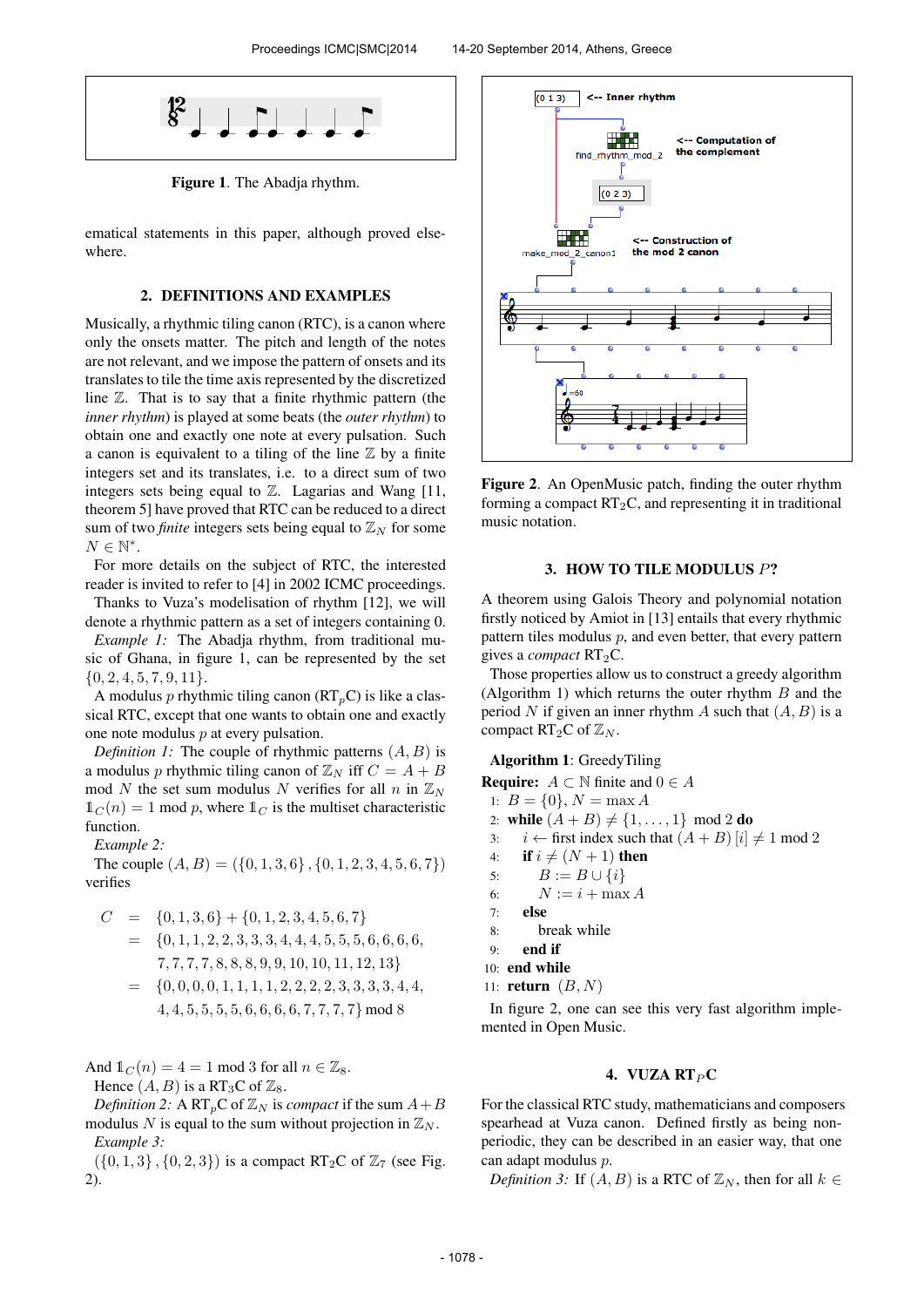

**Figure 3.** An OpenMusic patch representing two  $RT_2C$  of  $\mathbb{Z}_{12}$ . The upper one is not Vuza whilst the second one is.

 $\mathbb{N}^*$ , the *k*-concatenation  $\overline{A}^k$  of *A* is defined as

$$
\overline{A}^k = A + \{0, N, 2N, \dots, (k-1)N\}.
$$

The tiling property is closed under concatenation transformation as proved by Amiot in [13]:

*Property 1:*  $(A, B)$  is a RTC of  $\mathbb{Z}_N$  iff  $(\overline{A}^k, B)$  is a RTC of  $\mathbb{Z}_{k,N}$ .

The following property also proved in the same paper [13] gives us a characterization of Vuza canons one can interpret for modulus  $p$  canons:

*Property 2:* Every RTC can be deduced by concatenation (and duality) transformations from Vuza canons and the trivial canon  $({0}, {0})$ .

This means that Vuza canons can also be defined as minimal under the concatenation transformation.

*Definition 4:* A  $RT_pC(A, B)$  is a Vuza  $RT_pC$  if both A and B are not derived from the concatenation of smaller rhythmic patterns.

This definition allows to prove the following theorem ([14]) giving a NSC to know wether a  $RT_2C$  is a Vuza canon.

*Theorem 1:* The  $RT_2C(A, B)$  is a Vuza  $RT_2C$  iff given A the Algorithm 1 of figure 2 returns  $B$  and if given  $B$  it returns A.

*Example 4:*  $({0, 2, 3, 5}, {0, 1, 3, 5, 6})$  is a compact Vuza RT<sub>2</sub>C of  $\mathbb{Z}_{12}$  whereas  $({0, 1, 6, 7}, {0, 2, 4})$  is a compact  $RT_2C$  of  $\mathbb{Z}_{12}$  that is not Vuza. The reader can immediately see in figure 3 picturing both these canons that the first one is derived from the concatenation of a smaller one:  $({0, 1}, {0, 2, 4})$ , depicted before the first bar.

Thanks to this theorem, we can verify very easily if a rhythmic pattern A will produce a Vuza compact  $RT_2C$ .

Note that a classical compact Vuza canon is a modulus  $p$ compact Vuza canon.

We can compute very quickly Vuza  $RT_2C$ , while classical Vuza canons are extremely long to compute. The link between classical Vuza canon and Vuza  $RT_2C$  is a hope for mathematicians to find a way to compute them faster, namely to go from modulus  $p$  canons to classical canons.

In order to understand this path, we are from now on going to focus on what makes a difference between a classical canon and a modulus  $p$  canon: the superposition of onsets. Such layered onsets will be called 'donsets', and their set will be denoted with D.

*Definition 5:* If  $(A, B)$  is a RT<sub>p</sub>C of  $\mathbb{Z}_N$ , the donsets set is  $\mathbf{r}$ 

$$
D = \bigcup_{n \in \mathbb{Z}_N} \bigcup_{j=1}^k \{n, 1\!\!1_{(A+B)}(n) = kp + 1\}.
$$

*Example 5:* The donsets set of example 3 is  $\{3\}$ , as clearly shown in figure 2.

Note that if  $(A, B)$  is a RT<sub>p</sub>C with  $D = \emptyset$ , then it is a classical RTC, and it cannot be a Vuza canon because of property 2. For instance, it is the case of the second canon in example 4. This is another reason to focus on  $RT_pC$  with non-empty donsets set.

It is musically very interesting to understand given a  $RT_pC$ where its donsets will appear. Actually, the beats where the composer get layered onsets are the strongest ones, where they can express harmony; or a superposition of events, if the onsets represent actions a musician has to execute at each time. It is simply what makes the strength of  $RT_pC$ , but also its interest from a mathematical point of view. As a matter of fact, if one can understand the direct link between a rhythmic pattern and the generated donsets, one can get the chance to link back  $RT_pC$  to classical RTC.

Nevertheless, one can easily see (for instance under the duality operation, consisting of reversing the roles of inner and outer rhythms) that there is not uniqueness in this link. It means that given a donsets set one may find many  $RT_pC$ that generate it. However, those  $RT_pC$  are often associated by a transformation, as we will see in the next section.

## 5. TRANSFORMATIONS GENERATING IDENTICAL DONSETS

Some new theorems presented in this section give transformations of  $RT_2C$  that generate bigger  $RT_2C$  with the same donsets, like duality would obviously do. All these transformations have been implemented in OpenMusic.

## 5.1 Zooming

*Theorem 2:* If  $(A, B)$  is a RT<sub>2</sub>C of  $\mathbb{Z}_N$ , for all  $k \in \mathbb{N}^*$ , both  $(A_k, \widetilde{B_k})$  and  $(\widetilde{A_k}, B_k)$  are RT<sub>2</sub>C of  $\mathbb{Z}_{kN}$ , and they have the same donsets, with (same for  $B$ )

$$
A_k = \{ka, a \in A\}
$$

$$
A_k = \{ka, ka + 1, \dots, ka + (k - 1), a \in A\}
$$

See the patch generating the zoom of a canon presented in figure 4.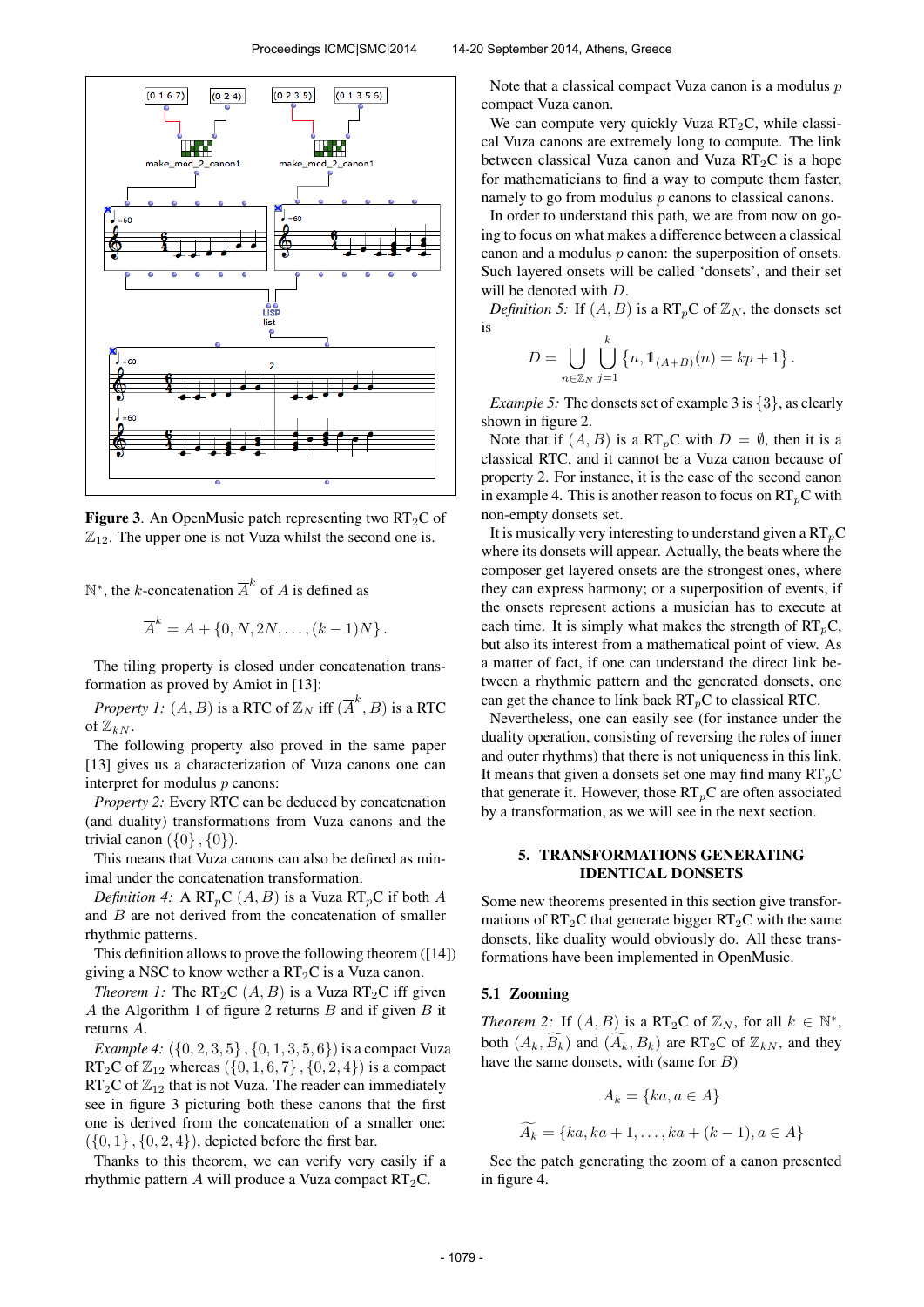

Figure 4. An OpenMusic patch returning two greater canons with the same donsets from a canon and a zooming coefficient, then representing them.

## 5.2 Transferring

*Lemma 1:* Let  $1 < p < N$  a divisor or N, then

$$
\left( \left\{ 0, p, 2p, \ldots, \left( \frac{N}{p} - 1 \right) p \right\}, \{0, 1, 2, \ldots, p - 1 \} \right)
$$

tiles  $\mathbb{Z}_N$ 

*Theorem 3:* If  $(A, B)$  is a RT<sub>2</sub>C of  $\mathbb{Z}_N$ , and  $1 < p < N$ a divisor or N, then both  $(A_p, \overline{B_p})$  and  $(\widetilde{A_p}, B_p)$  are RT<sub>2</sub>C of  $\mathbb{Z}_{2N}$ , and they have the same donsets with (same for B)

$$
A_p = A + \{0, p\}
$$

$$
\widetilde{A_p} = A + \left\{0, p, 2p, \dots, \left(\frac{N}{p} - 1\right)p\right\}
$$

if and only if  $\widetilde{A_p}$ , as well as  $\widetilde{B_p}$ , verifies

$$
\mathbb{1}_{\widetilde{A_p}}(n) > 1 \Rightarrow n = 0 \bmod (p).
$$

The transferring operation is illustrated in the OpenMusic patch presented in figure 5 which provides the following informations given an inner rhythm A:

- it provides all primes  $p$  dividing  $N$  the period of the compact  $RT_2C(A, B)$ ,
- it verifies if both  $A$  and  $B$  verify the condition of theorem 3 for some of those  $p$  and returns them,

$$
(is\_transferable\_p)
$$

• it then applies the transferring transformation to the canon with one of those  $p$  and returns the two new bigger  $RT_2C$  having the same donsets.

(transfert-transform)



Figure 5. An OpenMusic patch returning two greater canons with the same donsets from a canon verifying the transferring condition.

# 5.3 Musical and mathematical interest of these transformations and some perspectives

Starting from a given canon, the composer can now generate a family of canons having the same donsets. These canons can be played together at the same speed creating in such a way a climax on the beats with layered onsets. Different notes can be affected to the different voices, and the donsets will be heard as sudden wide chords opposed to the linear character of the melodies.

Mathematically, knowing that such transformations exist is relevant in many ways. First, given a rhythmic pattern it is pretty quick to find out if it will produce a Vuza  $RT_2C$ . On the contrary to obtain all Vuza of a given period is exponential because we still have to exhaustively produce all possible rhythmic patterns and test them. Hence, those transformations provide a way to obtain Vuza canons of a great period (having furthermore some important information about cardinality of  $A$ ,  $B$  and  $D$ ), and are the first steps of maybe finding all generating transformations. This would reduce the exponentially long search of all modulus p Vuza canon of a given period to a problem running in polynomial time.

Yet more importantly, the transformations we have presented earlier not only generate greater canons, but these resulting canons have all the same donsets. It would be even more capital to find all transformations with this property than all possible transformations. Indeed, if we can find them all, we could quotient the set of Vuza canons by those transformations, and then find a bijection between donsets sets and this quotient set, allowing us to go from modulus  $p$  canons to classical canons!

But finding those transformations will not be an easy task. For instance, here are the three  $RT_2C$  of  $\mathbb{Z}_{30}$  depicted in figure 6 which have the same donsets: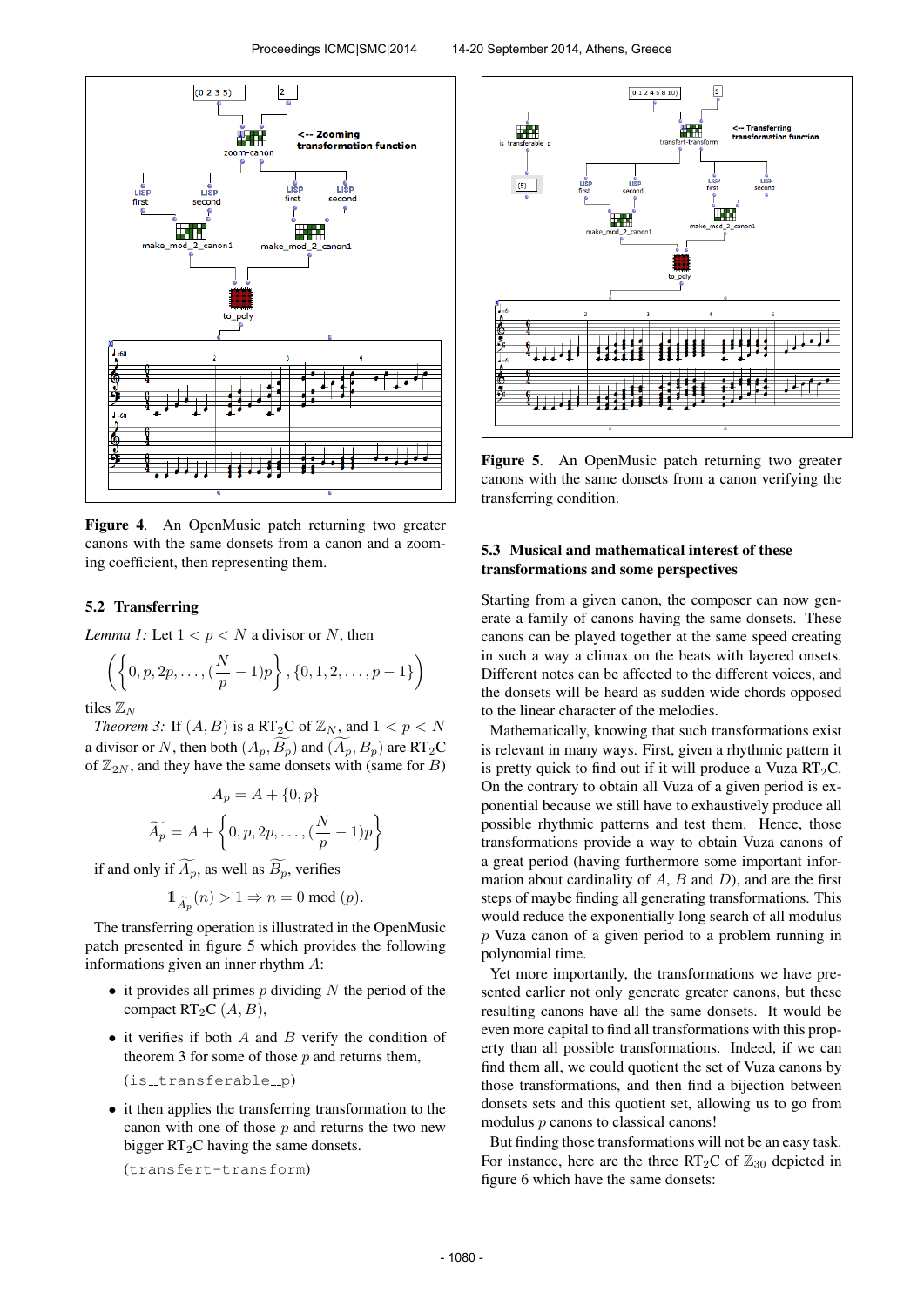

**Figure 6.** Three compact  $RT_2C$  of  $\mathbb{Z}_{30}$  with the same donsets.

- 1.  $({0, 1, 5, 6, 10, 11},$  $\{0, 2, 4, 5, 6, 7, 8, 9, 10, 11, 12, 13, 14, 16, 18\}$
- 2.  $({0, 1, 2, 5, 6, 7})$ .  $\{0, 3, 5, 6, 8, 9, 10, 11, 12, 13, 14, 16, 17, 19, 22\}$
- 3.  $({0, 1, 2, 5, 6, 7, 10, 11, 12},$  $\{0, 3, 5, 6, 8, 9, 11, 12, 14, 17\}$

The two last ones come from the 5-transferring transformation of the RT<sub>2</sub>C ({0, 1, 2}, {0, 3, 6, 9, 12}) of  $\mathbb{Z}_{15}$ .

The first one looks like it comes from the 5-transferring of the canon  $({0, 1}, {0, 2, 4, 6, 8, 10, "12/14"})$  of  $\mathbb{Z}_{15}$ . Indeed, 15 is not divisible by 2, so  $\{0, 1\}$  cannot tile  $\mathbb{Z}_{15}$ (with the "12" it tiles  $\mathbb{Z}_{14}$  and with the "14" it tiles  $\mathbb{Z}_{16}$ ).

Hence, the transferring transformation is applicable to a larger range of canons, and theorem 3 have to be extended to take into account those canons that "could exist". The first canon of the example is indeed twice the size of the original canon, and has the same donsets as both the other ones. It satisfies the same properties as if it is obtained from the 5-transferring

 $({0, 1} + {0, 5, 10}, {0, 2, 4, 6, 8, 10, "12/14" } + {0, 5}).$ This special case makes us think that transferring transformation may be more widely used, and moreover, some other transformations generating canons with the same donsets may exist.

## 6. CONCLUSION

Finding a way to obtain all the Vuza RTC of a given period  $\mathbb{Z}_N$  is an issue for composers, but also for mathematicians, because finding a necessary and sufficient condition to know if a rhythmic pattern will tile the line is equivalent to solve the spectral conjecture in dimension 1. Tao has recently proved this conjecture, also called Fuglede conjecture, to be false for dimensions higher or equal to 5 [15], and from this work, Matolcsi has proved it to be false in dimension 4 [16], and Farkas in dimension 3 [17]. The problem remains open in dimensions 1 and 2. Dimension 1 is precisely the case which concerns the tiling canons constructions.

Composers have been using classical RTC for years (see [8] and [9]), and we hope that the implementation of these

new tools in OpenMusic will make musicians aware of the existence of  $RT_pC$  and the musical potentials they have.

 $RT_pC$  are a very recent field of study, and there is still so much to be done to understand them. We already have some cardinality results for specials cases ([14]), and we need to use some mathematical theorems to make their implementation faster. For instance, one can prove that we can never find a  $RT_2C$  that is not a RTC for the period N in the sequence A071642 of Sloanes OEIS [18]. We also hope that this article will bring this subject not only to the eyes of composers and musicians, but also to the community of computational musicologists and computer scientists.

#### 7. REFERENCES

- [1] D. T. Vuza, "Supplementary sets and regular complementary unending canons," *Perspectives of New Music*, 1991-1993, in four parts.
- [2] M. Andreatta, C. Agon, and M. Chemillier, "Openmusic et le problème de la construction de canons musicaux rhythmiques," Actes des sixièmes Journées *d'Informatique Musicale*, pp. 179–185, 1999.
- [3] C. Agon and M. Andreatta, "Modeling and implementing tiling rhythmic canons in the openmusic visual programming language," *Perspectives of New Music*, vol. 49, no. 2, pp. 66–91, 2011.
- [4] M. Andreatta, C. Agon, and E. Amiot, "Tiling problems in music composition: Theory and implementation," in *Proceedings of the ICMC*, 2002.
- [5] M. Andreatta and C. Agon, "Implementing algebraic methods in openmusic," in *Proceedings of the International Computer Music Conference, Singaphore*, 2003.
- [6] E. Amiot, M. Andreatta, and C. Agon, "Tiling the (musical) line with polynomials: some theoretical and implementational aspects," *Proceedings of the ICMC, Barcellona*, 2005.
- [7] E. Amiot, C. Agon, and M. Andreatta, "Autosimilar melodies and their implementation in openmusic," in *Sound and Music Computing Conference*, 2007.
- [8] C. Agon, G. Assayag, and J. Bresson, *The OM Composer's Book*. IRCAM-centre Pompidou, 2006.
- [9] J. Bresson, C. Agon, and G. Assayag, *The OM Composer's Book. 2*, 2008.
- [10] E. Amiot, "Why rhythmic canons are interesting," *E. Lluis-Puebla, G. Mazzola et T. Noll (eds.), Perspectives of Mathematical and Computer-Aided Music Theory, EpOs*, pp. 190–209, 2004.
- [11] J. C. Lagarias and Y. Wang, "Tiling the line with translates of one tile," *Inventiones mathematicae*, vol. 124, pp. 341–365, 1996.